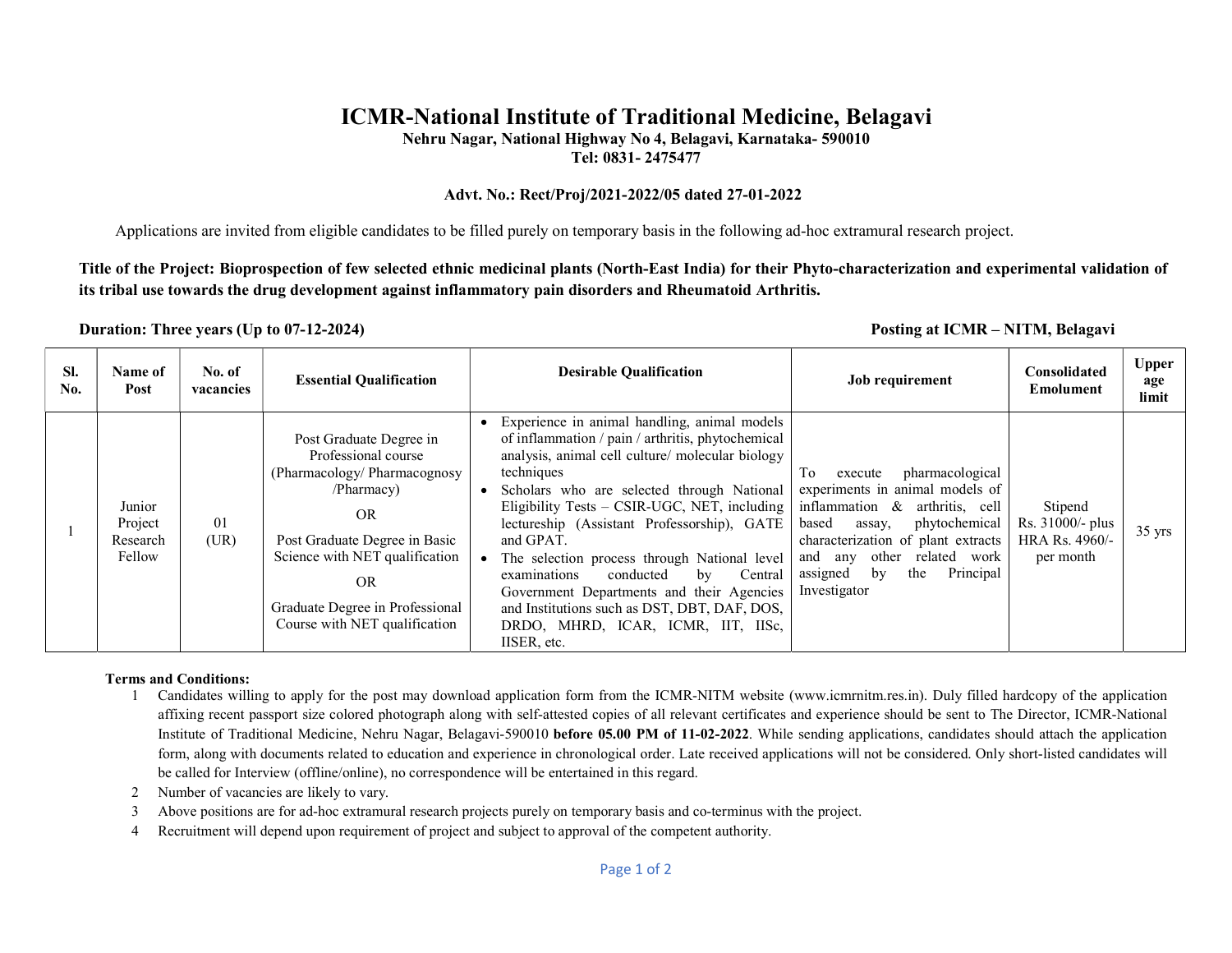- The rates of emoluments/ stipend are project specific and may vary according to sanction of the funding agency of the project depending on availability of funds.
- Age Concession: Age relaxation is admissible in respect of SC/ST/OBC candidates, project employees and ex- Serviceman in accordance with the instructions issued by ICMR from time to time. Age concession to the extent of service rendered in other research projects will also be admissible for experienced and skilled persons, subject to approval of competent authority.
- Cut-off date for age limit will be as on the last date of application i.e. 11-02-2022.
- Reserved category candidates must produce their Caste Validity Certificate. OBC candidates must possess a latest valid non-creamy layer certificate.
- Qualification and experience should be in relevant discipline / field from an Institution of repute. Experience gained after acquiring the minimum essential qualification will only be considered.
- Mere fulfilling the essential qualification does not guarantee the selection.
- Persons already in regular time scale service under any Government Department / Organizations are not eligible to apply.
- No TA/DA will be paid and candidates have to arrange transport/ accommodation themselves for written test/ interview.
- The institute reserves right to consider or reject any application / candidature.
- Submission of wrong or false information during the process of selection shall disqualify the candidature at any stage.
- Selected candidate will normally be posted at the study site; however, they can be posted to any other sites in the interest of research work. They are liable to serve in any part of the country.
- Selected candidate shall not have any claim on a regular post in this Institute or in any Department of Government of India and their project service will not confer any right for further assignment or transfer to any other project or appointment / absorption in funding agency or in this institute. Benefits of Provident Fund, Pension Scheme, Leave Travel Concession, Medical claim, etc. are not admissible.
- 17 Initial appointment will normally be for a period of one year or the period mentioned in the advertisement. Further continuation/extension of service will depend on tenure of the project and performance of the concerned project employee by his/her project investigator, subject to approval of competent authority.
- The Project Investigator and/or appointing authority reserves the right to terminate the service of project personnel even during the agreed contract period or extended contract period without assigning any reason.
- The Director, NITM reserves the right to cancel/ modify the recruitment process at any time, at his discretion.
- The decision of the Director, NITM will be final and binding.
- Canvassing in any form will be a disqualification.
- Date for Interview (offline/online) will be intimated to the shortlisted candidates in due course of time.
- The applications not in the prescribed format will summarily be rejected.
- Further information; if any; in respect of this advertisement, will be published on our websites only.

**Director** ICMR-NITM, Belagavi